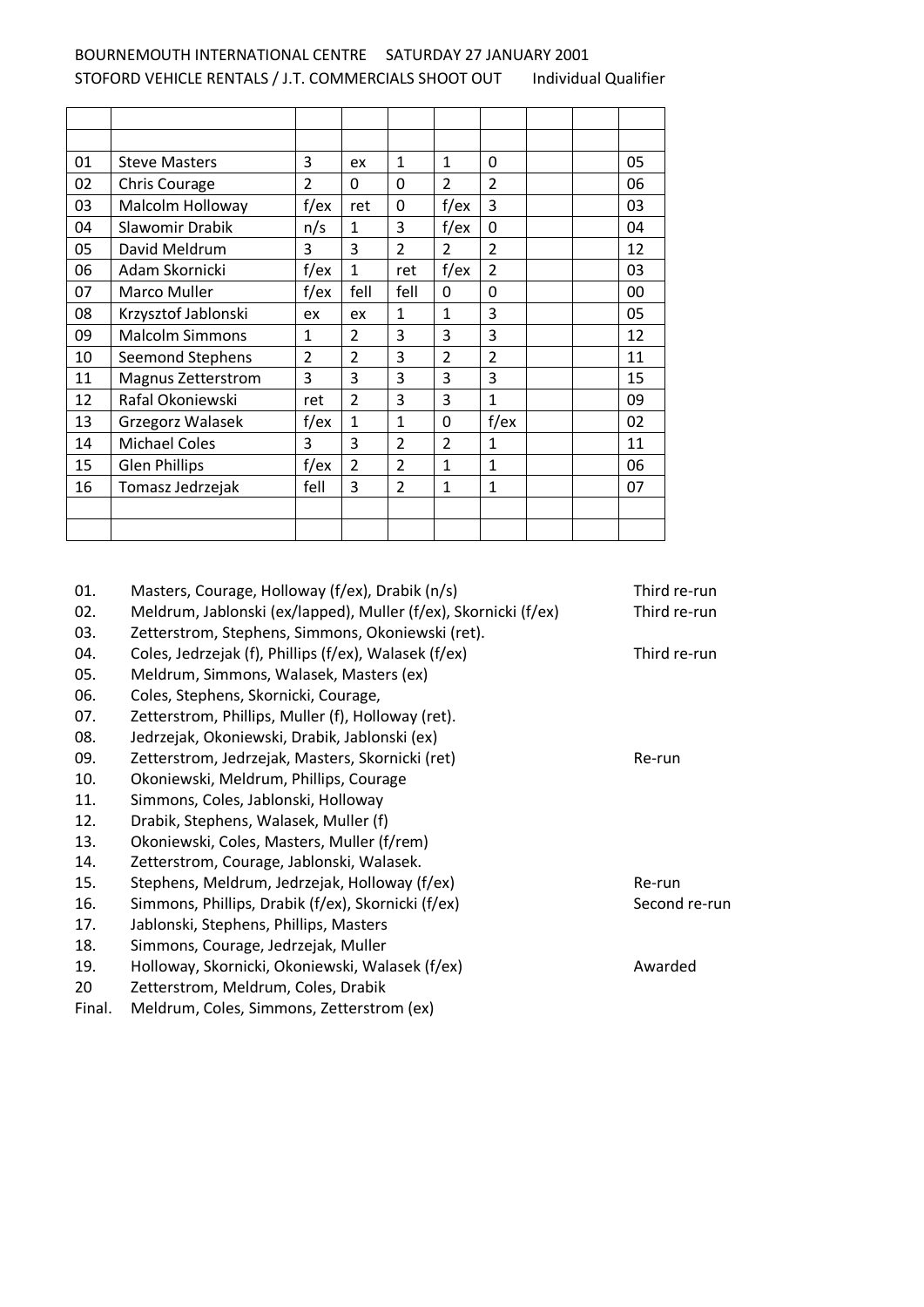## BOURNEMOJTH INTERNATIONAL CENTRE SUNDAY 28 JANUARY 2001 SEA VIEW COACHES FOUR TEAM TROPHY

| <b>POOLE PIRATES</b><br>20 |  |  |         |     |  |      |  |    |
|----------------------------|--|--|---------|-----|--|------|--|----|
|                            |  |  |         |     |  |      |  |    |
| Magnus Zetterstrom         |  |  |         |     |  | U    |  | 09 |
| Grzegorz Walasek           |  |  | $f$ /ex | n/s |  |      |  | 01 |
| Rafal Okoniewski           |  |  |         |     |  | f/ex |  | 06 |
| <b>Malcolm Simmons</b>     |  |  |         | n/s |  |      |  | 04 |

| <b>POLAND</b><br>20 |         |  |  |  |     |  |  |    |
|---------------------|---------|--|--|--|-----|--|--|----|
|                     |         |  |  |  |     |  |  |    |
| Adam Skornicki      | $f$ /ex |  |  |  |     |  |  | 03 |
| Krzysztof Jablonski | ret     |  |  |  |     |  |  | 08 |
| Tomasz Jedrzejak    | n/s     |  |  |  |     |  |  | 03 |
| Slawomir Drabik     |         |  |  |  | n/s |  |  | 06 |

| MARK LORAM'S WORLD CHAMPIONS SELECT 33 |  |  |  |      |    |  |  |    |
|----------------------------------------|--|--|--|------|----|--|--|----|
|                                        |  |  |  |      |    |  |  |    |
| Mark Loram                             |  |  |  |      |    |  |  | 14 |
| <b>Michael Coles</b>                   |  |  |  | fell | ◠  |  |  | 08 |
| <b>Steve Masters</b>                   |  |  |  |      | ex |  |  | 06 |
| Jan Staechmann                         |  |  |  |      |    |  |  | 05 |

| EASTBOURNE 44           |  |  |  |  |  |  |  |    |
|-------------------------|--|--|--|--|--|--|--|----|
|                         |  |  |  |  |  |  |  |    |
| Paul Hurry              |  |  |  |  |  |  |  | 14 |
| <b>Brent Werner</b>     |  |  |  |  |  |  |  | 14 |
| <b>Seemond Stephens</b> |  |  |  |  |  |  |  |    |
| David Norris            |  |  |  |  |  |  |  | 09 |

- 01. Werner, Staechmann, Simmons, Skornicki (f/ex) Second re-run
- 02. Hurry, Masters, Okoniewski, Jablonski (ret)
- 03. Loram, Drabik, Stephens, Walasek
- 04. Zetterstrom, Norris, Coles, Jedrzejak (n/s)
- 05. Loram, Jablonski, Norris, Simmons
- 06, Okoniewski, Coles, Stephens, Skornicki
- 07. Hurry, Jedrzejak, Staechmann, Walasek
- 08. Werner, Zetterstrom, Drabik, Masters
- 09 Hurry, Coles, Simmons, Drabik
- 10. Werner, Loram, Jedrzejak, Okoniewski
- 11. Skornicki, Masters, Norris, Walasek (f/ex) Re-run
- 12. Jablonski, Zetterstrom, Stephens, Staechmann
- 13. Drabik, Norris, Okoniewski, Staechmann
- 14. Stephens, Masters, Okoniewski, Jedrzejak
- 15. Werner, Jablonski, Zetterstrom, Coles (fell)
- 16. Loram, Hurry, Zetterstrom, Skornicki
- 17. Norris, Staechmann, Walasek, Jedrzejak
- 18. Coles, Simmons, Stephens, Skornicki
- 19. Hurry, Masters (ex), Drabik (n/s re-run), Okoniewski (f/ex)
- 20. Loram, Werner, Jablonski, Zetterstrom